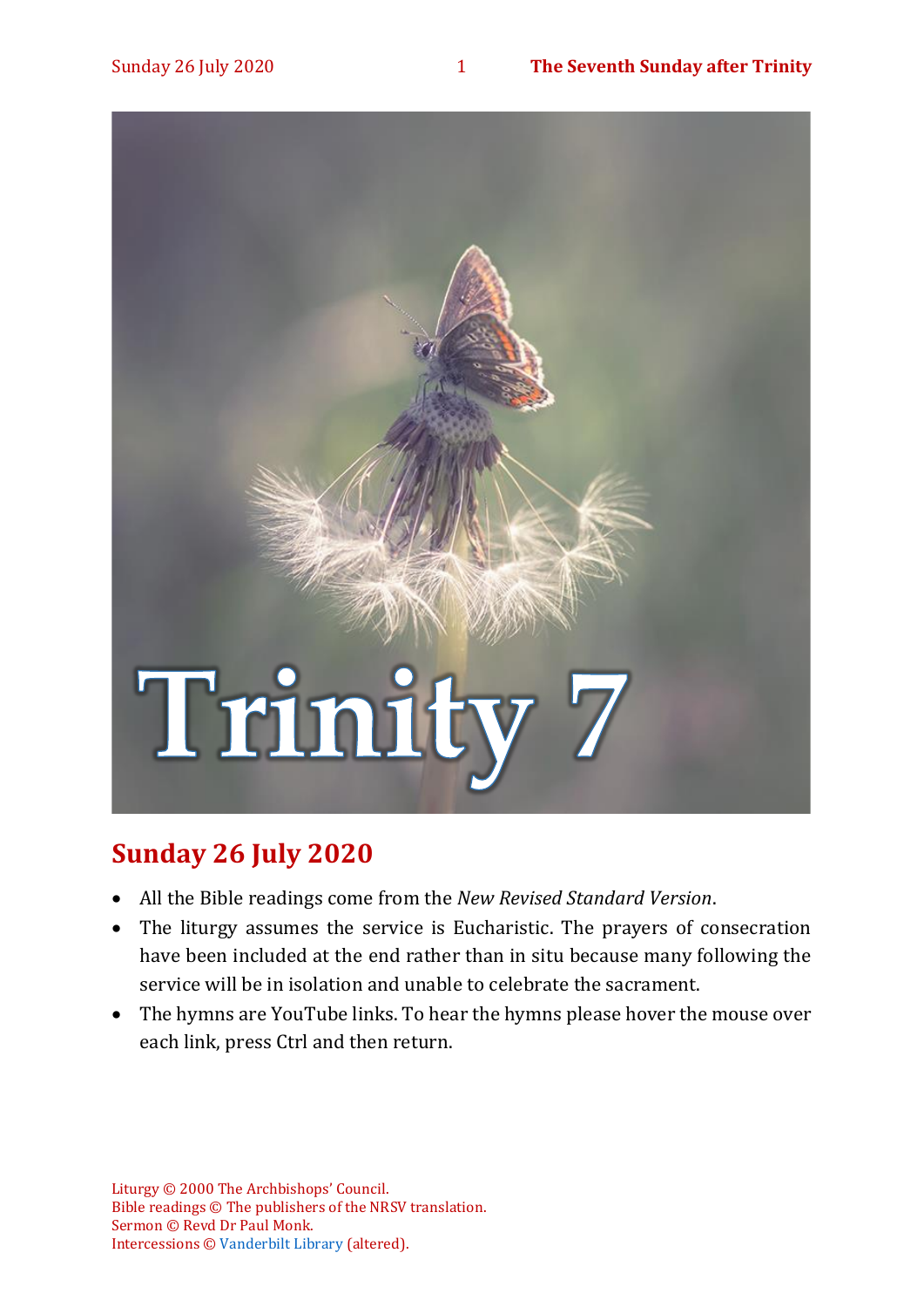## **Introduction and welcome**

HYMN 1 **[Lord of the dance](https://www.youtube.com/watch?v=n1yzqsWxcBY)** (please click on this link to hear the hymn)

## **The Welcome**

In the name of the Father, and of the Son, and of the Holy Spirit

All **Amen.**

The Lord be with you

All **And also with you.**

## **The Preparation**

All **Almighty God,**

**to whom all hearts are open, all desires known, and from whom no secrets are hidden: cleanse the thoughts of our hearts by the inspiration of your Holy Spirit, that we may perfectly love you, and worthily magnify your holy name; through Christ our Lord. Amen.**

Our Lord Jesus Christ said:

The first commandment is this: 'Hear, O Israel, the Lord our God is the only Lord. You shall love the Lord your God with all your heart, with all your soul, with all your mind, and with all your strength.'

And the second is this: 'Love your neighbour as yourself.'

There is no other commandment greater than these.

On these two commandments hang all the law and the prophets.

## All **Amen. Lord, have mercy.**

God so loved the world that he gave his only Son Jesus Christ to save us from our sins, to be our advocate in heaven, and to bring us to eternal life. Therefore, let us confess our sins in penitence and faith, firmly resolved to keep God's commandments and to live in love and peace with all.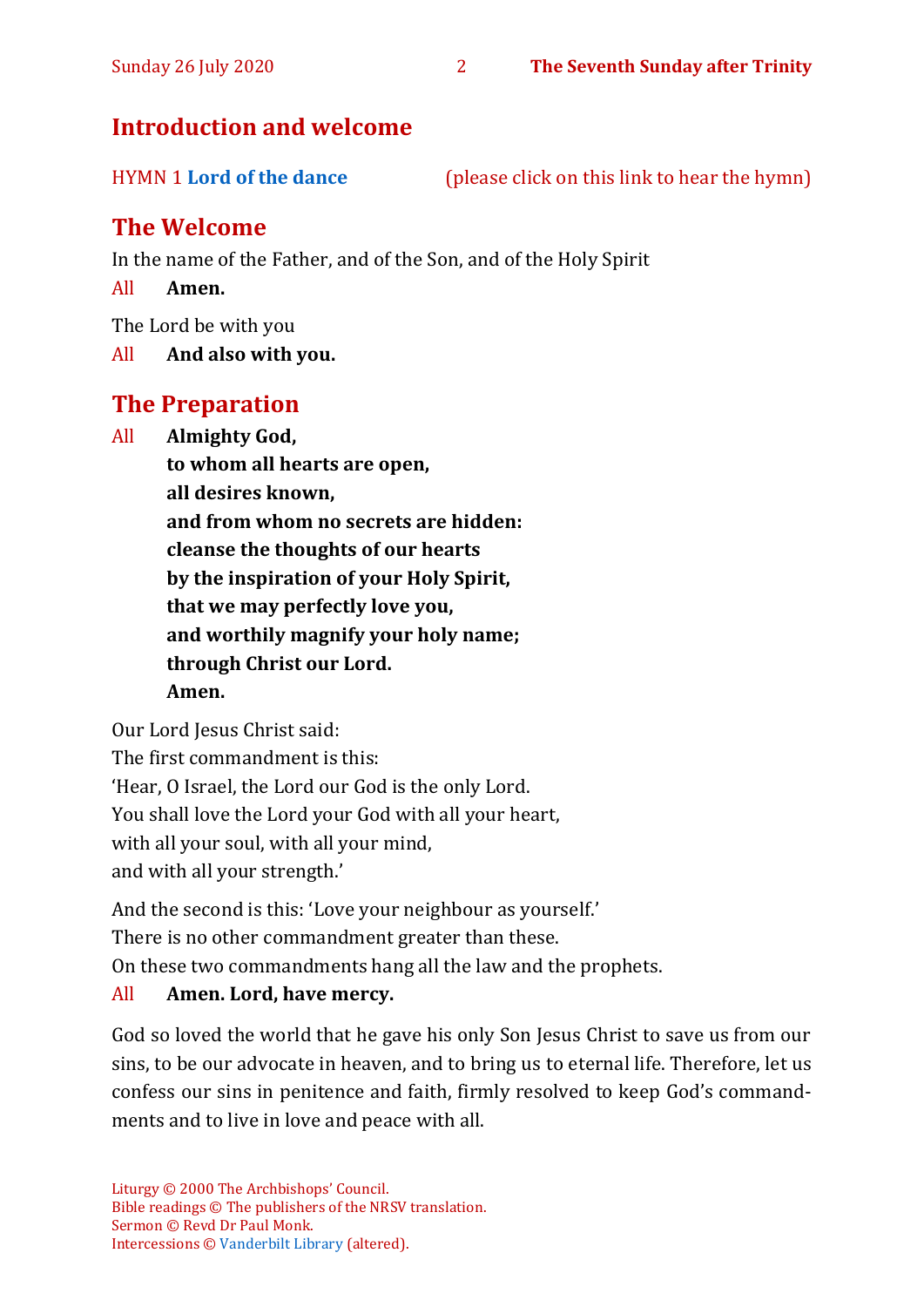All **Almighty God, our heavenly Father, we have sinned against you and against our neighbour in thought and word and deed, through negligence, through weakness, through our own deliberate fault. We are truly sorry and repent of all our sins. For the sake of your Son Jesus Christ, who died for us, forgive us all that is past and grant that we may serve you in newness of life to the glory of your name. Amen.**

Almighty God,

who forgives all who truly repent, have mercy upon you, pardon and deliver you from all your sins, confirm and strengthen you in all goodness, and keep you in life eternal; through Jesus Christ our Lord. All **Amen.**

## **The Gloria**

This version of the Gloria is sung to the tune of 'Cwm Rhondda'. Click **[here](about:blank)** for the tune.

All **Glory be to God in Heaven, Songs of joy and peace we bring, Thankful hearts and voices raising, To creation's Lord we sing. Lord we thank you, Lord we praise you, Glory be to God our King: Glory be to God our King. Lamb of God, who on our shoulders, Bore the load of this world's sin; Only Son of God the Father,**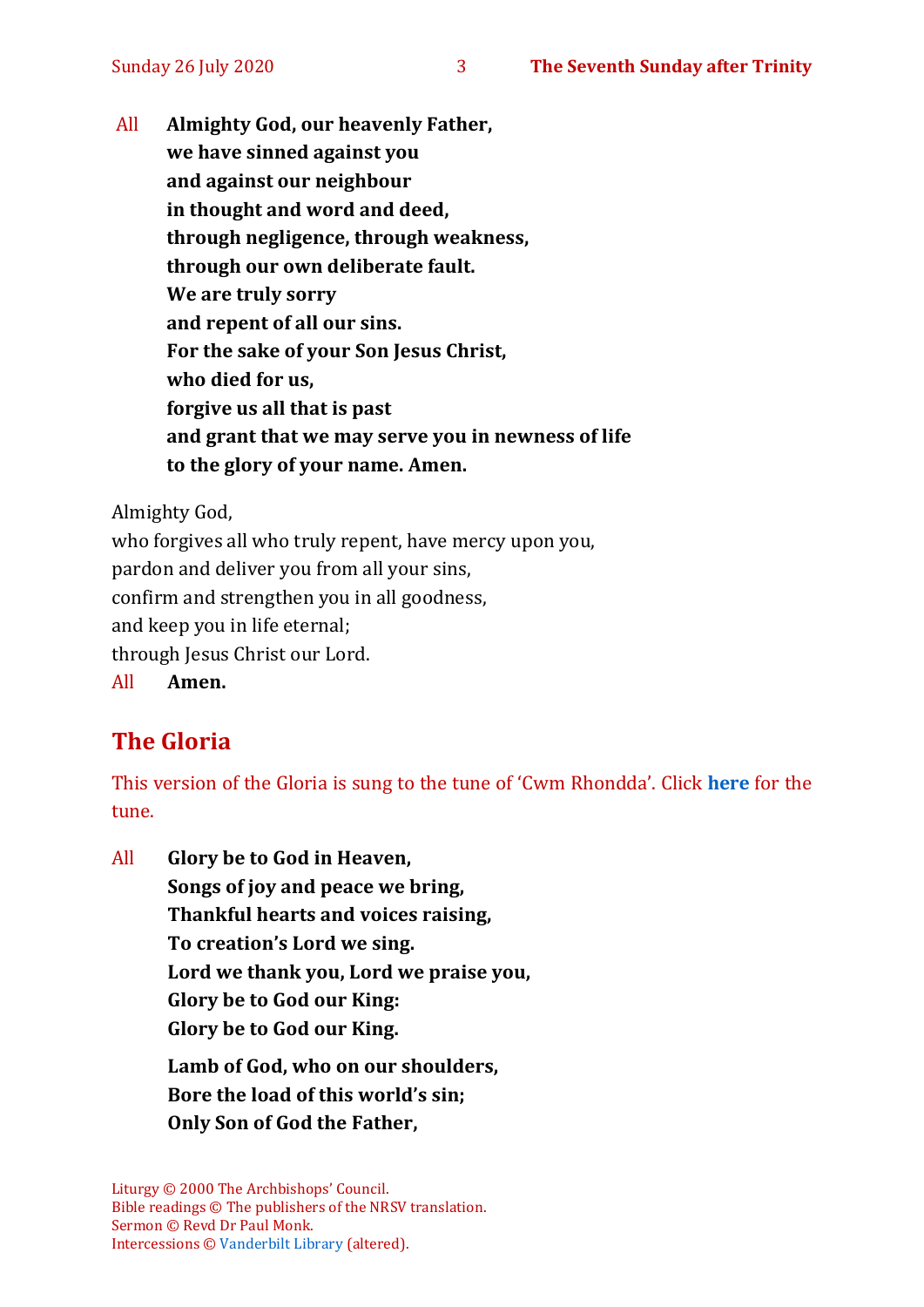**You have brought us peace within. Lord, have mercy, Christ have mercy, Now your glorious reign begin: Now your glorious reign begin.**

**You O Son of God are Holy, You we praise with one accord. None in heav'n or earth is like you, Only you are Christ the Lord. With the Father and the Spirit, Ever worshipped and adored: Ever worshipped and adored.**

## **The Collect for the Seventh Sunday after Trinity**

Generous God, you give us gifts and make them grow: though our faith is small as mustard seed, make it grow to your glory and the flourishing of your kingdom; through Jesus Christ our Lord. All **Amen.**

## **First reading**

A reading from the first book of Kings

King Solomon went to Gibeon to offer sacrifices, for that was the most important high place, and Solomon offered a thousand burnt offerings on that altar.

At Gibeon the Lord appeared to Solomon during the night in a dream, and God said, 'Ask for whatever you want me to give you.' Solomon answered, 'You have shown great kindness to your servant, my father David, because he was faithful to you and righteous and upright in heart. You have continued this great kindness to him and have given him a son to sit on his throne this very day. Now, Lord my God, you have made your servant king in place of my father David. But I am only a little child and do not know how to carry out my duties. Your servant is here among the people you have chosen, a great people, too numerous to count or number. So give your servant a discerning heart to govern your people and to distinguish between right and wrong. For who is able to govern this great people of yours?' The Lord was pleased that Solomon had asked for this.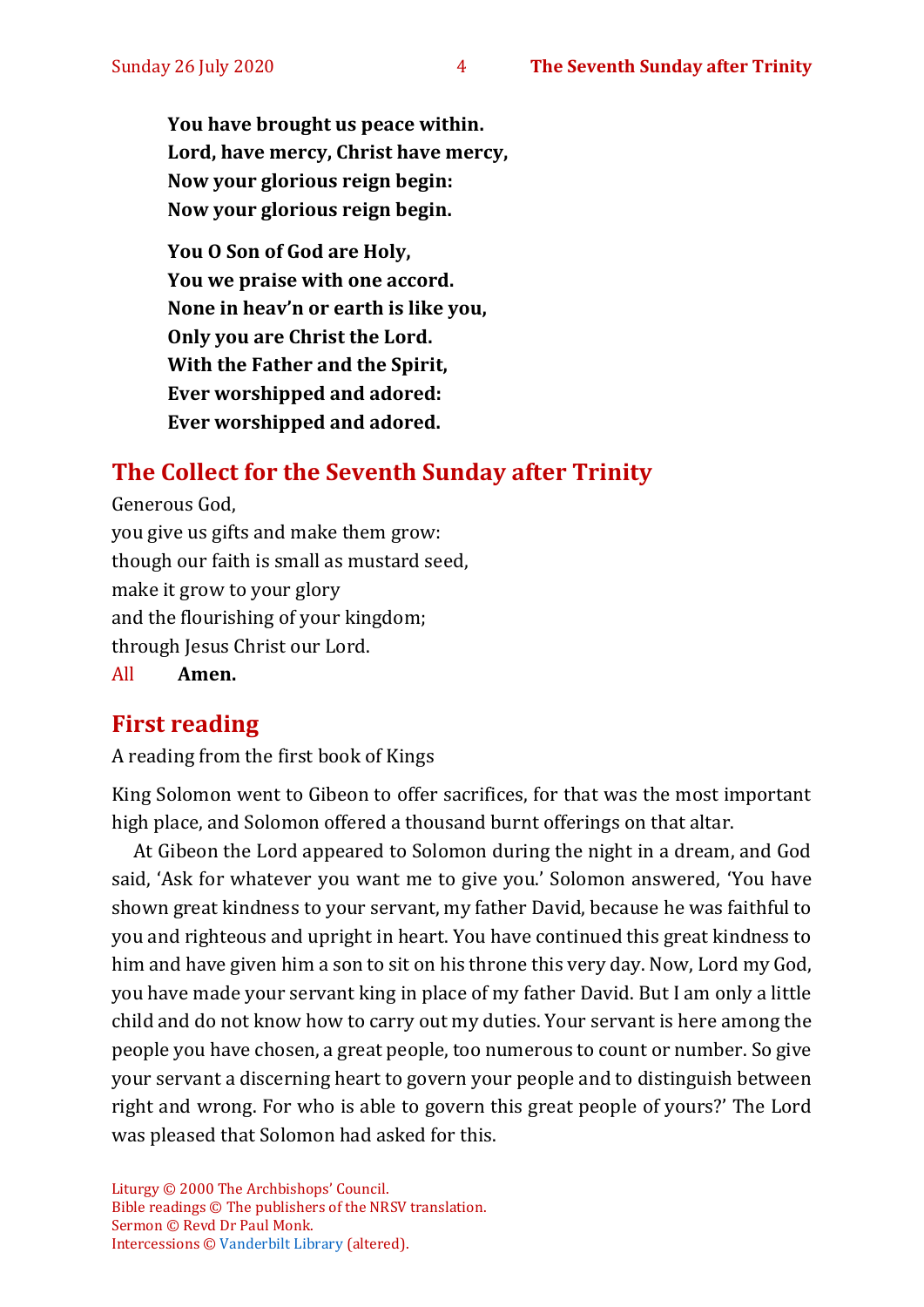So God said to him, 'Since you have asked for this and not for long life or wealth for yourself, nor have asked for the death of your enemies but for discernment in administering justice,I will do what you have asked. I will give you a wise and discerning heart, so that there will never have been anyone like you, nor will there ever be.' *1 Kings 3:5–12* 

This is the Word of the Lord

All **Thanks be to God.**

## **Second reading**

A reading from St Paul's Letter to the Romans

The Spirit helps us in our weakness; for we do not know how to pray as we ought, but that very Spirit intercedes with sighs too deep for words. And God, who searches the heart, knows what is the mind of the Spirit, because the Spirit intercedes for the saints according to the will of God.

We know that all things work together for good for those who love God, who are called according to his purpose. For those whom he foreknew he also predestined to be conformed to the image of his Son, in order that he might be the firstborn within a large family. And those whom he predestined he also called; and those whom he called he also justified; and those whom he justified he also glorified.

What then are we to say about these things? If God is for us, who is against us? He who did not withhold his own Son, but gave him up for all of us, will he not with him also give us everything else? Who will bring any charge against God's elect? It is God who justifies. Who is to condemn? It is Christ Jesus, who died, yes, who was raised, who is at the right hand of God, who indeed intercedes for us. Who will separate us from the love of Christ? Will hardship, or distress, or persecution, or famine, or nakedness, or peril, or sword? As it is written,

'For your sake we are being killed all day long;

we are accounted as sheep to be slaughtered.'

No, in all these things we are more than conquerors through him who loved us. For I am convinced that neither death, nor life, nor angels, nor rulers, nor things present, nor things to come, nor powers, nor height, nor depth, nor anything else in all creation, will be able to separate us from the love of God in Christ Jesus our Lord.

#### *Romans 8:26–end*

This is the Word of the Lord

#### All **Thanks be to God.**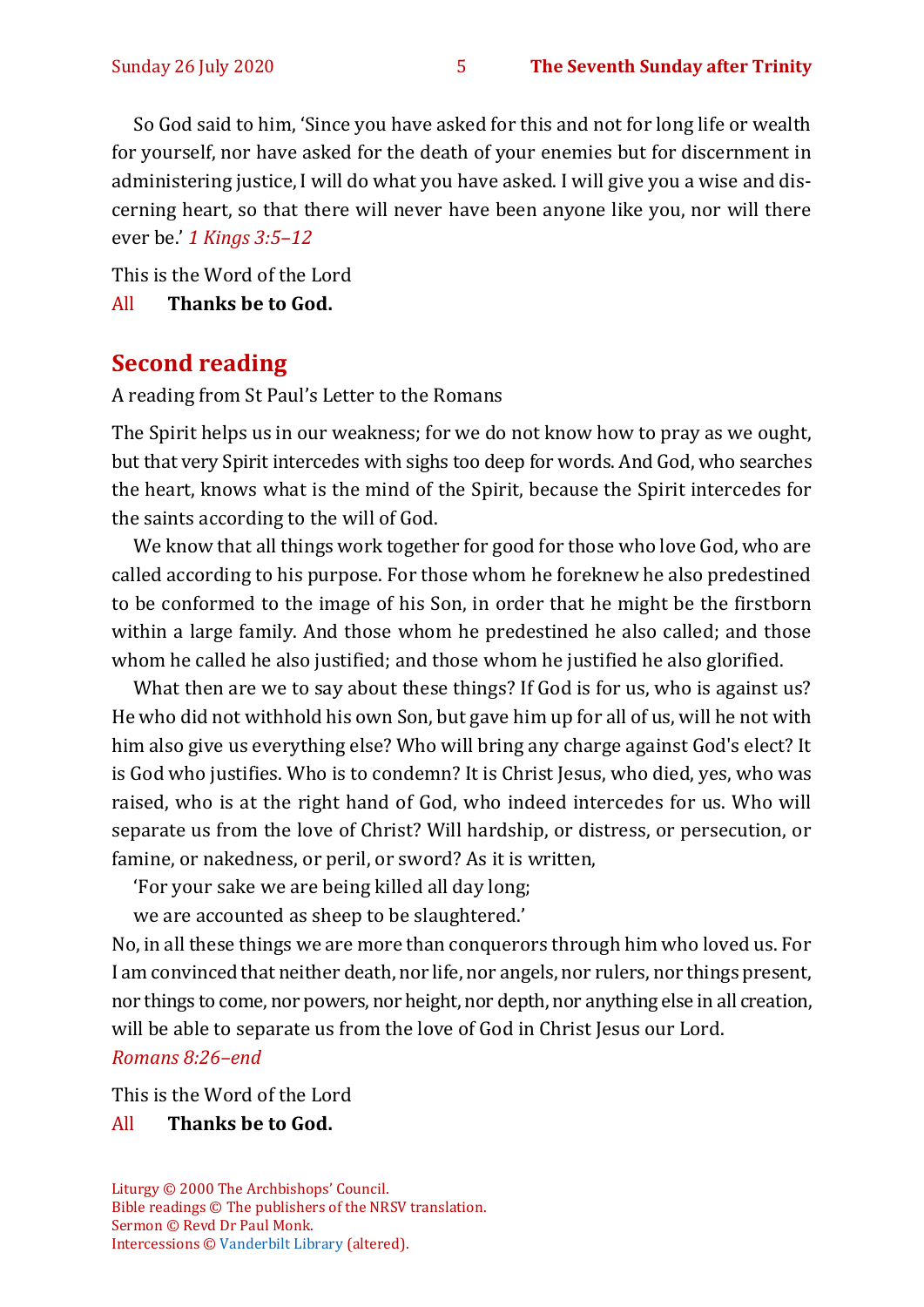#### HYMN 2 **[For I'm building a people of power](https://www.youtube.com/watch?v=fAVdz4a7s6s)** (click on this link to hear the hymn)

## **Gospel reading**

Hear the Gospel of our Lord Jesus Christ according to Matthew

#### All **Glory to you O Lord.**

Jesus put before them another parable: 'The kingdom of heaven is like a mustard seed that someone took and sowed in his field; it is the smallest of all the seeds, but when it has grown it is the greatest of shrubs and becomes a tree, so that the birds of the air come and make nests in its branches.'

He told them another parable: 'The kingdom of heaven is like yeast that a woman took and mixed in with three measures of flour until all of it was leavened.'

He continued, 'The kingdom of heaven is like treasure hidden in a field, which someone found and hid; then in his joy he goes and sells all that he has and buys that field. Again, the kingdom of heaven is like a merchant in search of fine pearls; on finding one pearl of great value, he went and sold all that he had and bought it.' *Matthew 13:31–33, 44–52*

This is the Gospel of the Lord

All **Praise to you O Christ.** 

#### **Sermon**

The first reading describes Solomon receiving the spiritual gift of wisdom. The second reading lists the by-products of the Holy Spirit living in a human soul. The third reading then describes a life lived in the spirit. Jesus frames it in terms of small seeds that grow to yield so much valuable fruit that he calls it 'treasure'.

Taken together, these three readings refer to the way the Holy Spirit of God enters a human life, takes root and grows to show himself. So how does it happen?

Jesus starts today's parables by comparing the Spirit to yeast. It's a dangerous metaphor because the Old Testament forbids most forms of bacteria. A cook must exercise care when seeking genuine yeast rather than something that looks like it. In other words, the adventure of spiritual growth could go wrong from the start. By analogy with yeast, we could choose something that refuses to grow or, worse, we might choose something that poison our soul. No wonder God primes Solomon so carefully. If not, he might have followed false gods like fame, wealth, or success.

That Jesus' talk of yeast and seeds implies that genuine spirituality always starts small. That's why Solomon in the first reading says of himself, 'I am only a little child' (literally a 'toddler' so he's describing an utter dependence on someone

Liturgy © 2000 The Archbishops' Council.

Sermon © Revd Dr Paul Monk.

Bible readings © The publishers of the NRSV translation.

Intercessions © [Vanderbilt Library](https://lectionary.library.vanderbilt.edu/prayers.php?id=152) (altered).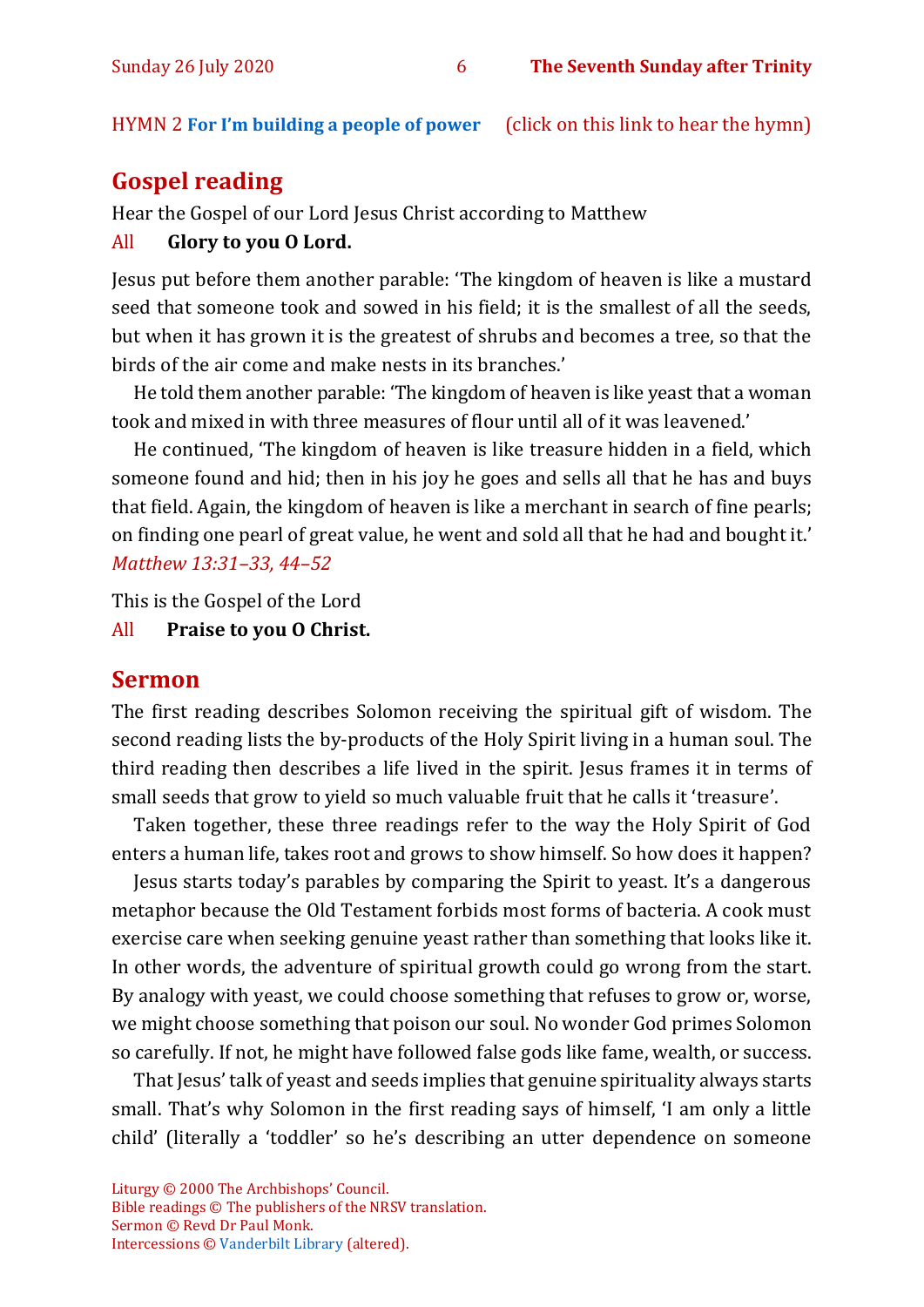greater). And the second reading talks of the Spirit helping us in our weakness (so before we show spiritual maturity). That's why the progression goes from small before developing.

We may start at the shallow end but if the spiritual seed in our soul is genuinely of the Holy Spirit, it will always invite our soul to grow spiritually. A genuine faith will start from a pinprick of God but it should aim for us to become a fully-grown image of the being from whom that seed first came. A sign that our discipleship is genuine is that we grow to become Godly. More than that, we ask God to direct our spiritual growth. We ask Him to oversee it, protect it, make it safe. That's what the juxtaposition of wisdom in the first reading with the images of conqueror in the second and treasure in the third seeks to convey.

Taken together, today's readings tell us to exercise care when selecting spiritual seeds—hence the emphasis on wisdom. Just as seeds contain the DNA of the living thing they are to become, so we must choose a true seed of God. But having sought then planted the true seed we should nurture its growth into genuine godliness.

## **The Creed**

Do you believe and trust in God the Father, the source of all being and life, the one for whom we exist?

#### All **We believe and trust in him.**

Do you believe and trust in God the Son, who took our human nature, died for us and rose again?

#### All **We believe and trust in him.**

Do you believe and trust in God the Holy Spirit, who gives life to the people of God and makes Christ known in the world?

#### All **We believe and trust in him.**

This is the faith of the Church.

All **This is our faith. We believe and trust in one God, Father, Son and Holy Spirit. Amen.**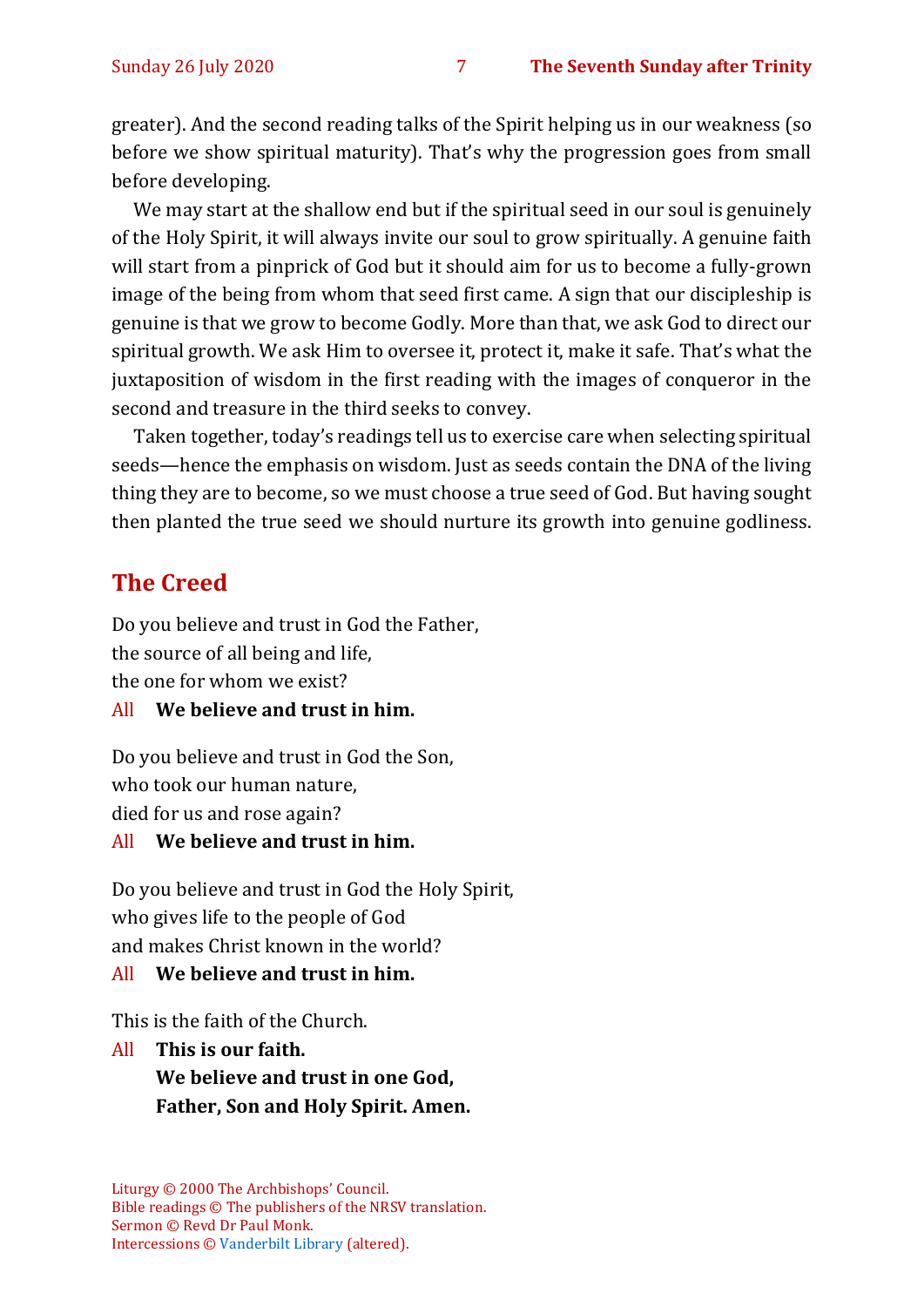## **Prayers of intercession**

Friends in Christ, God invites us to hold the needs of our sisters and brothers as dear to us as our own needs. Loving our neighbours as ourselves, we offer our thanksgivings and our petitions on behalf of the church and the world.

Lord, in your mercy

#### All **Hear our prayer.**

Lord God, friend of those in need, your Son Jesus has untied our burdens and healed our spirits. We lift up the prayers of our hearts for those still burdened, those seeking healing, those in need within the church and the world.

Lord, in your mercy

#### All **Hear our prayer**

Creator God, you call us to love and serve you with body, mind, and spirit through loving your creation and our sisters and brothers. Open our hearts in compassion and receive these petitions on behalf of the needs of the church and the world. Lord, in your mercy

#### All **Hear our prayer**

We praise your abiding guidance, O God, for you sent us Jesus, our Teacher and Messiah, to model for us the way of love for the whole universe. We offer these prayers of love on behalf of ourselves and our neighbours, on behalf of your creation and our fellow creatures.

Lord, in your mercy

#### All **Hear our prayer**

God of mercy and healing, you who hear the cries of those in need, receive these petitions of your people that all who are troubled may know peace, comfort, and courage.

Lord, in your mercy

#### All **Hear our prayer**

Merciful Father,

All **accept these prayers for the sake of your Son, our Saviour Jesus Christ. Amen.**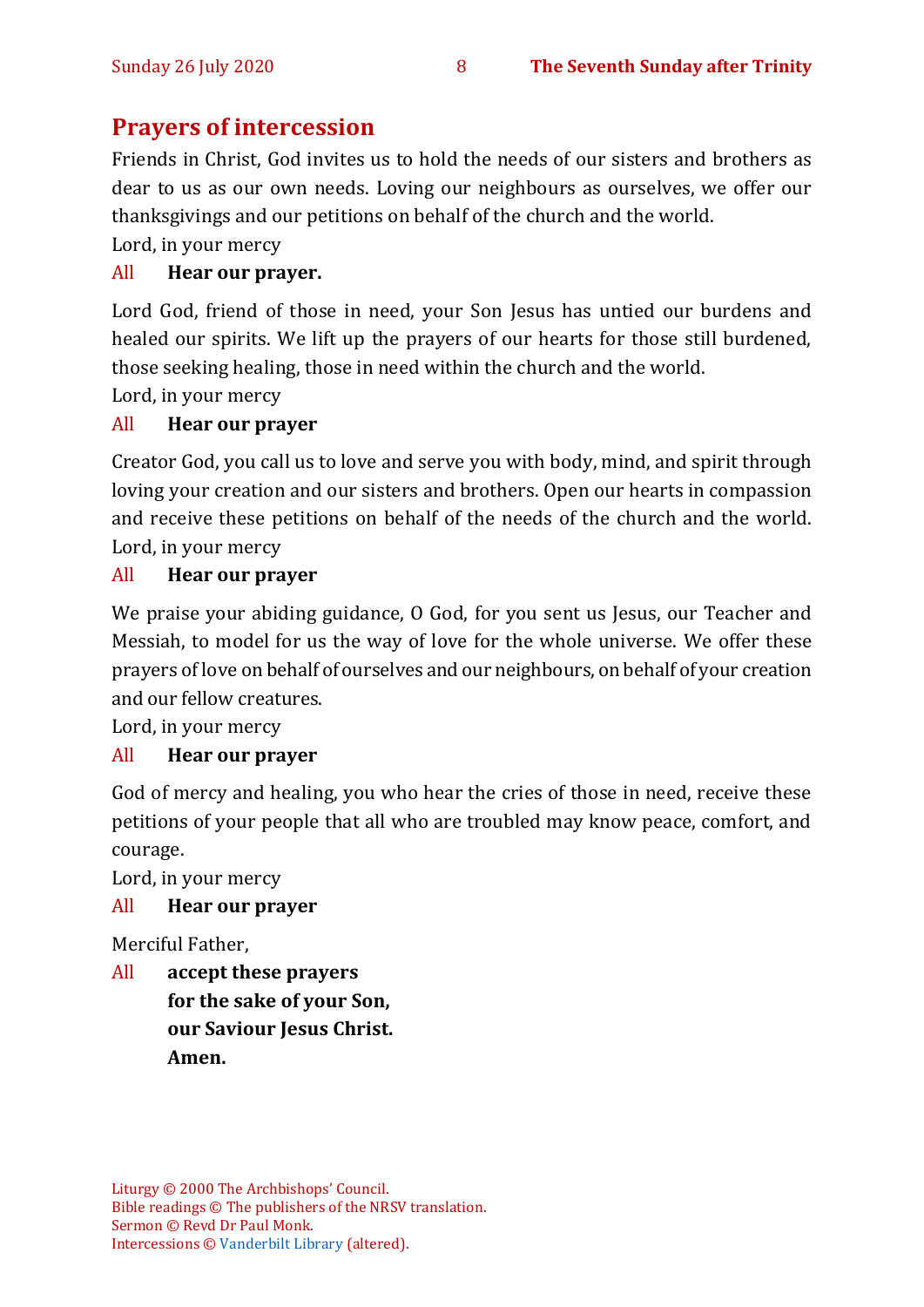## **The peace**

The fruit of the Spirit is love, joy and peace.

The peace of the Lord be always with you,

All **And also with you.**

HYMN 3 **[The Lord's my shepherd](https://www.youtube.com/watch?v=IDAIwMvFcXQ)** (please click on this link to hear the hymn)

The liturgy of the Communion Service appears below

# The Dismissal

The Lord bless you and keep you. The Lord make his face to shine upon you and be gracious to you. The Lord lift up the light of his countenance upon you and give you his peace; and the blessing of God the Almighty: Father, Son, and Holy Spirit, be with you now and remain with you always. All **Amen.**

HYMN 4 **I, [the Lord of sea and sky](https://youtu.be/EcxOkht8w7c)** (please click on this link to hear the hymn)

Go in peace to love and serve the Lord.

All **In the name of Christ. Amen.**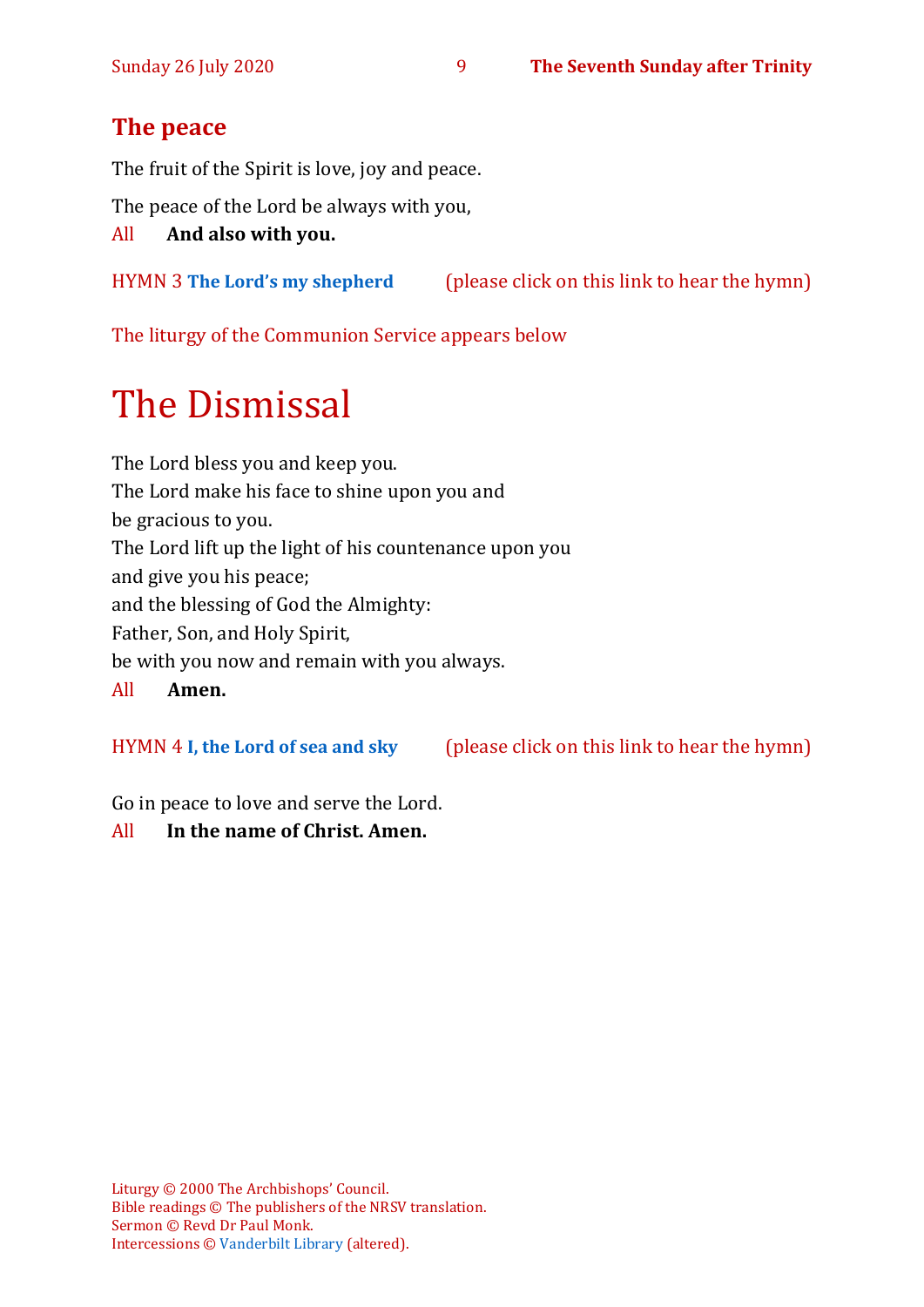## The Liturgy of the Sacrament

## Eucharistic Prayer (prayer E)

The Lord be with you

## All **and also with you.**

Lift up your hearts.

#### All **We lift them to the Lord.**

Let us give thanks to the Lord our God.

## All **It is right to give thanks and praise.**

Father, you made the world and love your creation. You gave your Son Jesus Christ to be our Saviour. His dying and rising have set us free from sin and death. And so we gladly thank you, with saints and angels praising you, and saying,

All **Holy, holy, holy Lord, God of power and might, heaven and earth are full of your glory. Hosanna in the highest. Blessed is he who comes in the name of the Lord. Hosanna in the highest.**

We praise and bless you, loving Father, through Jesus Christ, our Lord; and as we obey his command, send your Holy Spirit, that broken bread and wine outpoured may be for us the body and blood of your dear Son.

On the night before he died he had supper with his friends and, taking bread, he praised you. He broke the bread, gave it to them and said: Take, eat; this is my body which is given for you; do this in remembrance of me.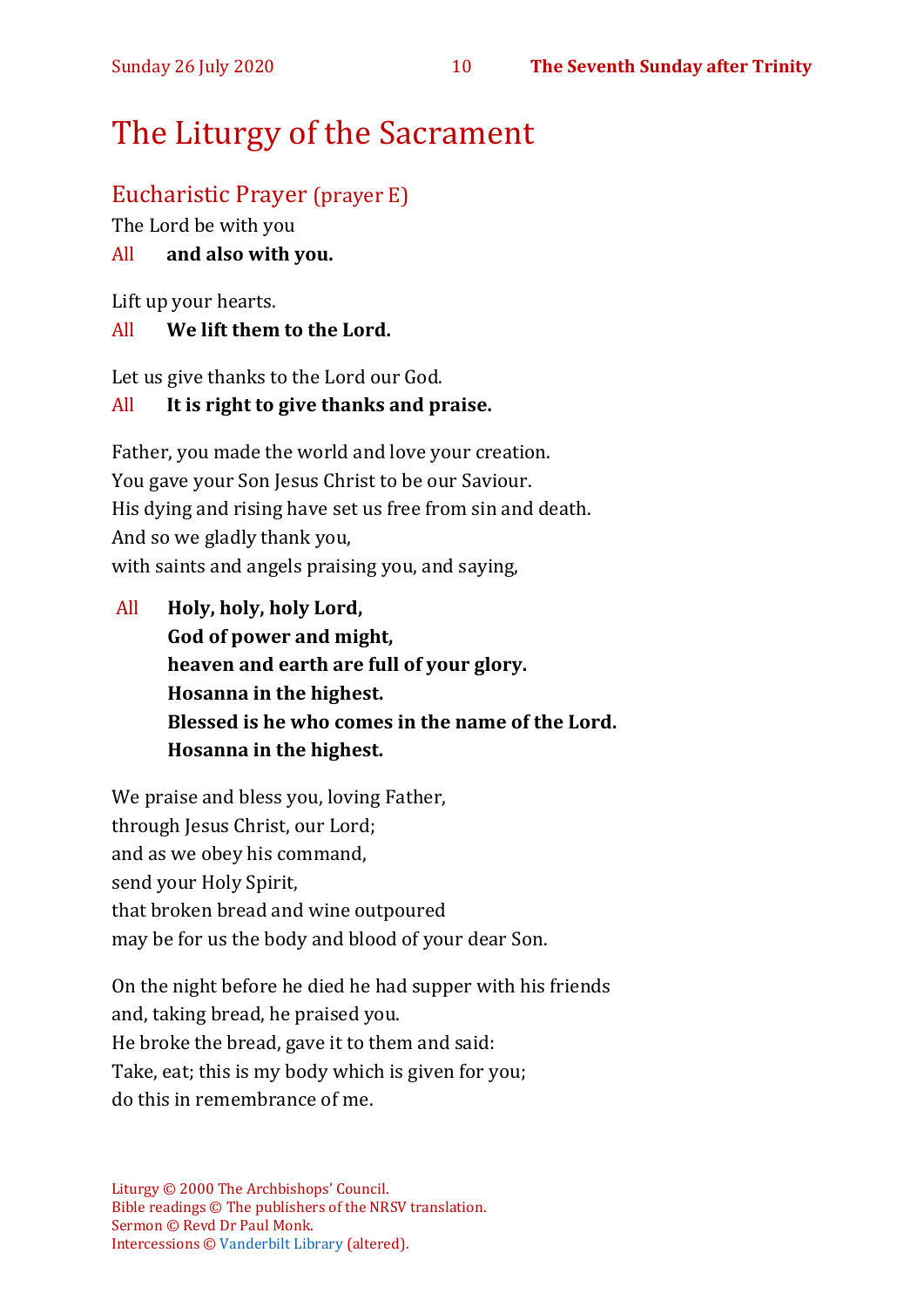When supper was ended he took the cup of wine. Again he praised you, gave it to them and said: Drink this, all of you; this is my blood of the new covenant, which is shed for you and for many for the forgiveness of sins. Do this, as often as you drink it, in remembrance of me.

So, Father, we remember all that Jesus did, in him we plead with confidence his sacrifice made once for all upon the cross.

Bringing before you the bread of life and cup of salvation, we proclaim his death and resurrection until he comes in glory.

Great is the mystery of faith:

All **Christ has died. Christ is risen. Christ will come again.**

Lord of all life, help us to work together for that day when your kingdom comes and justice and mercy will be seen in all the earth.

Look with favour on your people, gather us in your loving arms and bring us with all the saints to feast at your table in heaven.

Through Christ, and with Christ, and in Christ, in the unity of the Holy Spirit, all honour and glory are yours, O loving Father, for ever and ever.

#### All **Amen.**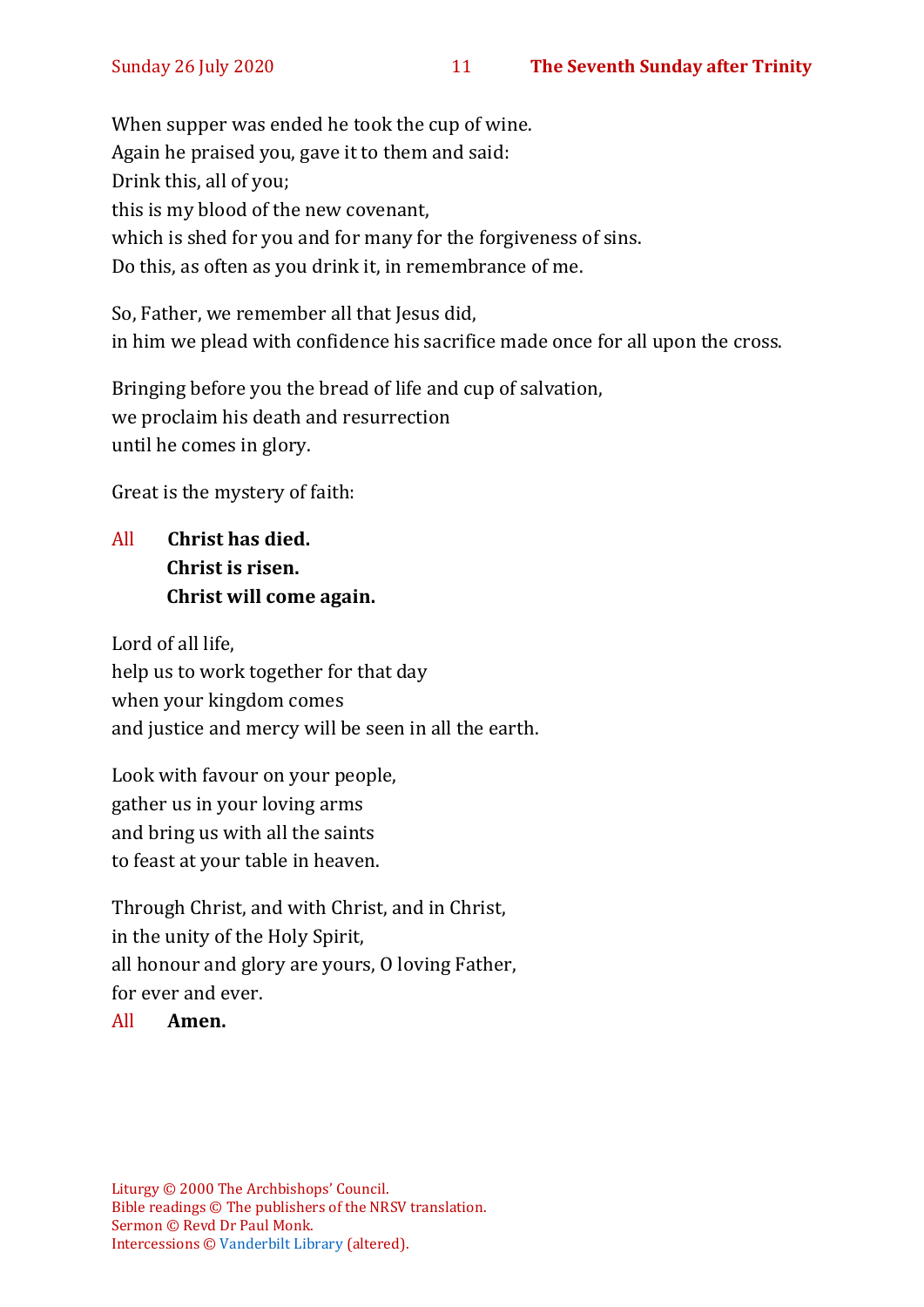## The Lord's Prayer

As our Saviour taught us, so we pray

All **Our Father in heaven, hallowed be your name, your kingdom come, your will be done, on earth as in heaven. Give us today our daily bread. Forgive us our sins as we forgive those who sin against us. Lead us not into temptation but deliver us from evil. For the kingdom, the power,** 

**and the glory are yours now and for ever. Amen.**

## Breaking of the Bread

We break this bread to share in the body of Christ.

- All **Though we are many, we are one body, because we all share in one bread.**
- All **Lamb of God,**

**you take away the sin of the world, have mercy on us.**

**Lamb of God, you take away the sin of the world, have mercy on us.**

**Lamb of God, you take away the sin of the world, grant us peace.**

Draw near with faith. Receive the body of our Lord Jesus Christ which he gave for you, and his blood which he shed for you. Eat and drink in remembrance that he died for you,